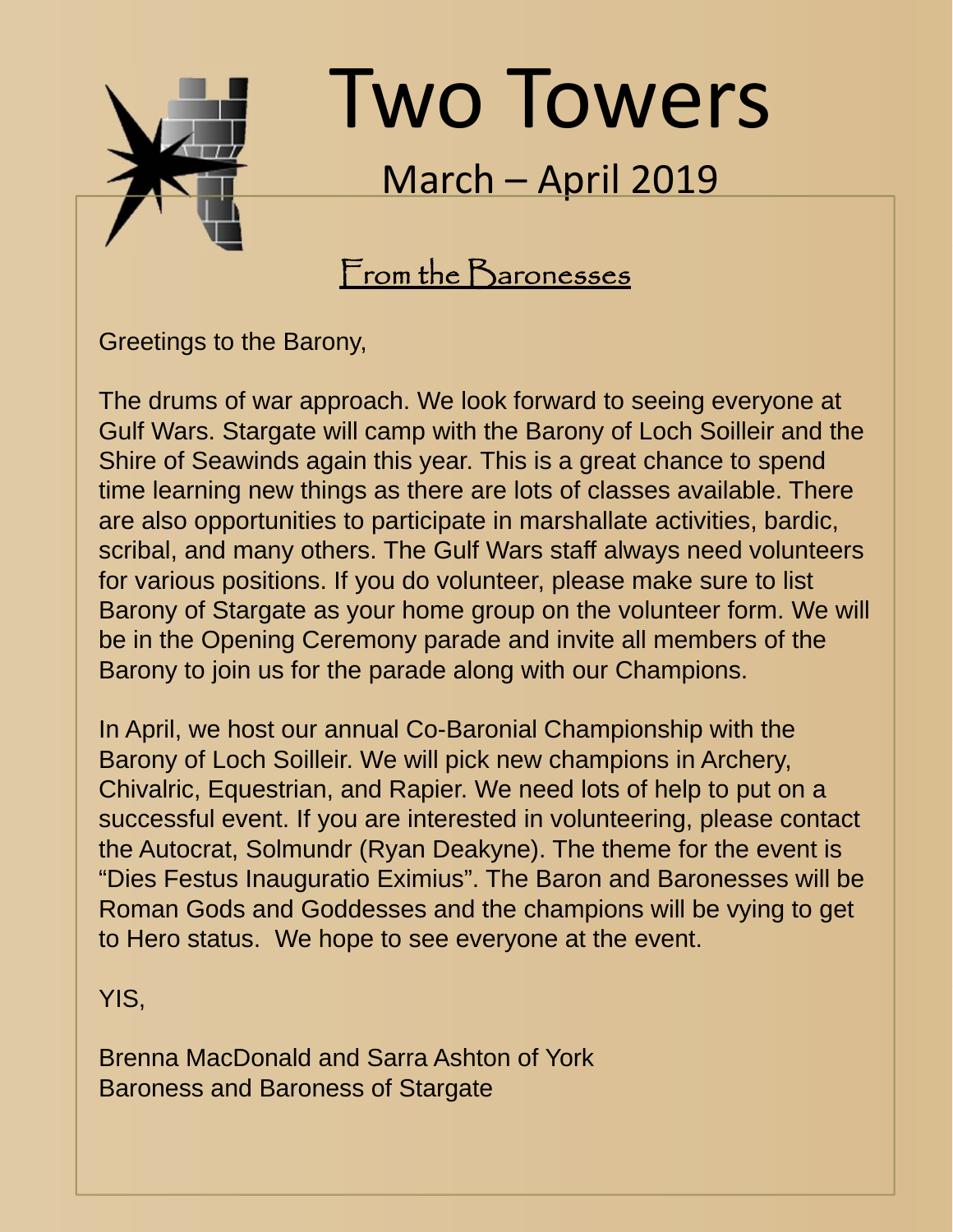# From the Seneshal

Greetings Stargate!

Over the last few weeks we have had some offices open up and our wonderful populace stepped up to fill these much needed roles. Thank you to all of you who have given of your time and energy in service to our great barony. Ceara, Alden, and Lissa, we appreciate you more than you can know. Thank you also to those of you who will be volunteering your time and energy to our Barony. Constanza (Charles), Asta, Tenoch, and Saadia (Wombat), welcome! We look forward to your leadership and thank you for volunteering.

As we look forward to the next month please consider whether you would be willing to be part of our team of Hospitallers. Ingrid will be stepping down as Hopitaller and we need another wonderful person to volunteer to help with greeting newcomers, giving them information about the Barony and the SCA, as well as continuing our populace in the park get together.

Yours in service,

Talia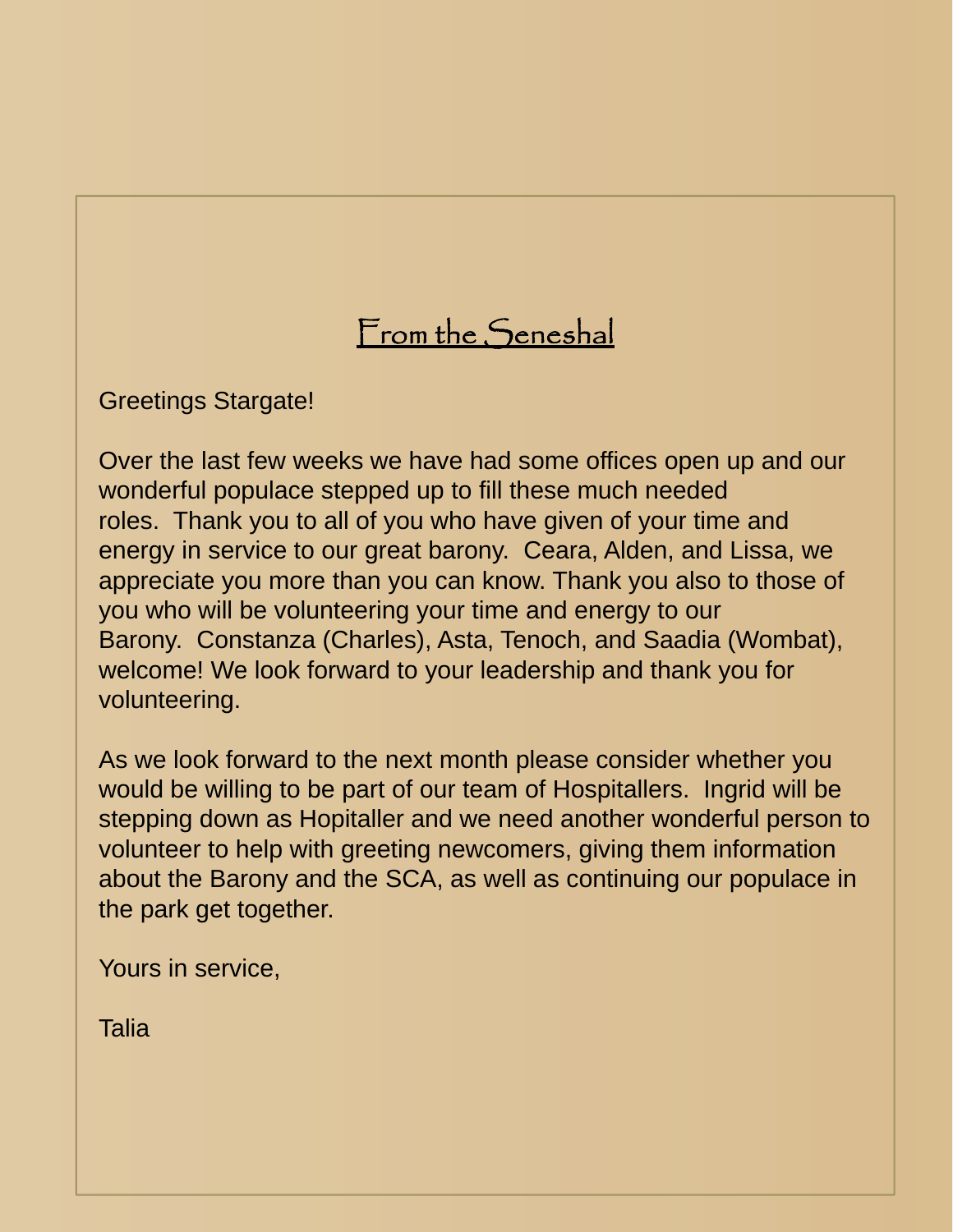# Items of General Interest

### Stargate Domesday Book

Stargate is compiling a Domesday Book to help our members keep in touch, and we have made it quick and easy to submit your information online at http://stargate.ansteorra.org/domesday.shtml

### Stargate Facebook Page

Stargate also has a Facebook page, which is a good place to check for lastminute updates on practices and events.

https://www.facebook.com/groups/56697227816/

#### From the Chronicler

Greetings unto my beloved Barony, Stargate. I have served Stargate most recently as Chronicler, and it is now time for me to pass these responsibilities on to another. Pease welcome Tenoch (Esteban Padilla) as your new Chronicler! He will begin with the May – June newsletter.

# Who are we?

The Barony of Stargate is a local chapter of the Society for Creative Anachronism (SCA), within the Coastal regional subdivision of the Kingdom of Ansteorra. The SCA is a non-profit, educational organization dedicated to learning more about the Middle Ages through reenactment. There are SCA chapters worldwide and they hold regular feasts, tournaments, balls and battles.

Ansteorra includes all of Oklahoma and most of  $\top$ exas (except  $\Box$  Paso). Stargate includes most of greater Houston. Wherever you are, we're a friendly group of people, so why not visit us all?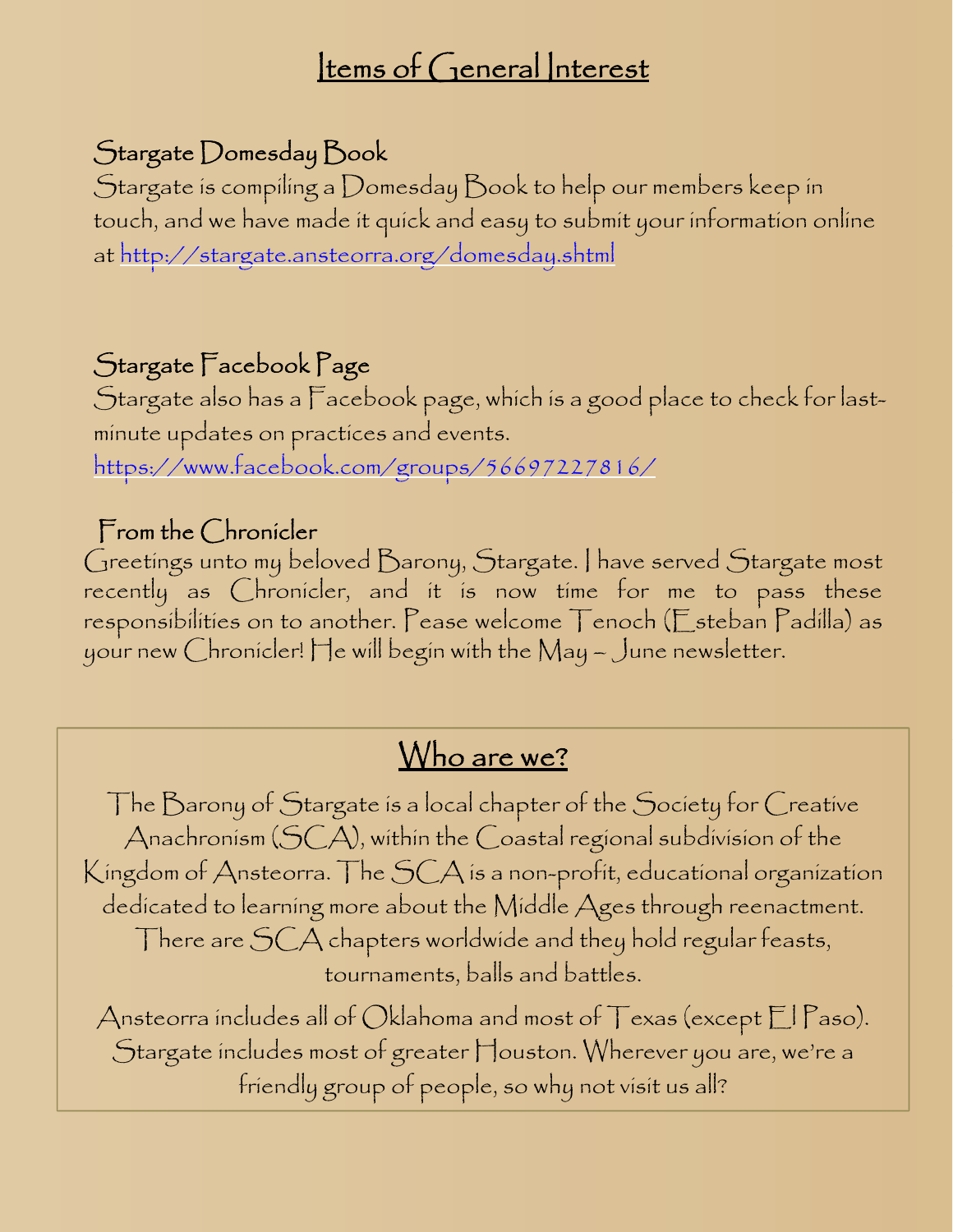# Stargate March Fvents Calendar

| <b>Sunday</b>                                                                                                                           | <b>Monday</b>                                                                                        | <b>Tuesday</b>   | Wednesday        | <b>Thursday</b>  | <b>Friday</b>                                                                      | <b>Saturday</b>                                                                                                                                 |
|-----------------------------------------------------------------------------------------------------------------------------------------|------------------------------------------------------------------------------------------------------|------------------|------------------|------------------|------------------------------------------------------------------------------------|-------------------------------------------------------------------------------------------------------------------------------------------------|
|                                                                                                                                         |                                                                                                      |                  |                  |                  | $\overline{1}$                                                                     | $\overline{2}$                                                                                                                                  |
| $\sqrt{3}$<br>12 PM Stargate<br><b>Chivalric Practice</b><br>----<br>3 PM Scribal<br><b>Guild at Central</b><br>Market on<br>Westheimer | $\overline{4}$<br>Business &<br>Populace<br>Meeting at<br>Trini<br>Mendenhall<br>Community<br>Center | 5                | $6\phantom{1}$   | $\overline{7}$   | $\boldsymbol{8}$                                                                   | 9. Gulf Wars<br>Progress:<br>Crown, Heirs<br>Circles: Arc d'Or,<br>Chivalry, Laurel,<br>Masters of<br>Defense, Pelican,<br><b>White Scarves</b> |
| 10                                                                                                                                      | 11                                                                                                   | 12               | 13               | 14               | 15                                                                                 | 16                                                                                                                                              |
| <b>Gulf Wars</b>                                                                                                                        | <b>Gulf Wars</b>                                                                                     | <b>Gulf Wars</b> | <b>Gulf Wars</b> | <b>Gulf Wars</b> | <b>Gulf Wars</b>                                                                   | <b>Gulf Wars</b>                                                                                                                                |
| 17                                                                                                                                      | 18                                                                                                   | 19               | 20               | 21               | 22                                                                                 | 23.<br>-----------<br>Archery Practice,<br>9-11AM at Carter<br>Park, 7221<br>Treaschwig Rd,<br>Spring, TX 77373,<br>USA (map)<br>more details»  |
| 24<br>12 PM Stargate<br><b>Chivalric Practice</b>                                                                                       | 25                                                                                                   | 26               | 27               | 28               | 29<br>Hellsgate and<br>Shadowlands<br>present: The<br>Mead War<br>Progress: Prince | 30. The Mead<br>War                                                                                                                             |
| 31. The Mead<br>War                                                                                                                     |                                                                                                      |                  |                  |                  |                                                                                    |                                                                                                                                                 |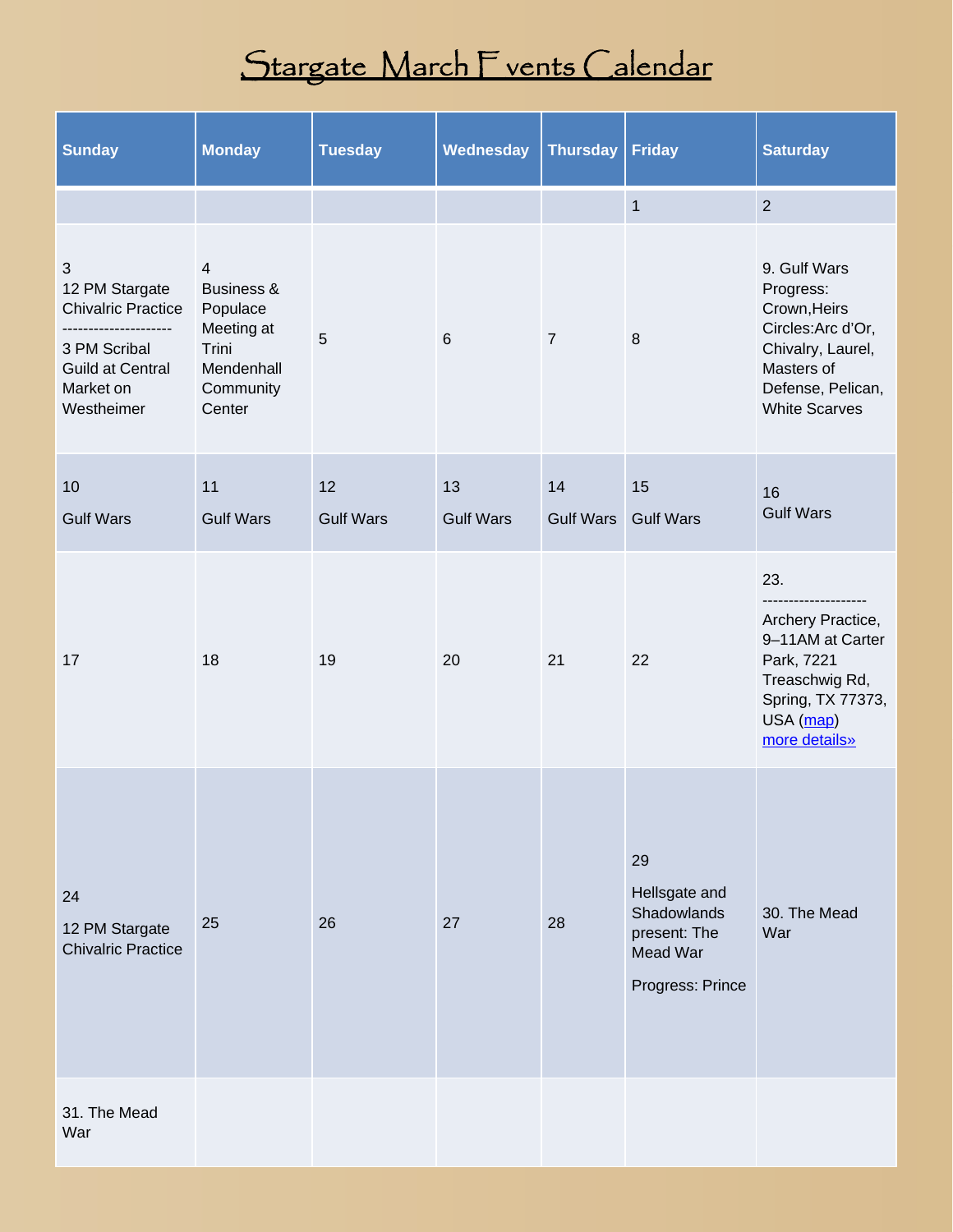# March Calendar Notes

- Stargate Scribes Guild 1st/3rd Sundays 3-6 pm @ Central Mkt on Westheimer. On hiatus for Gulf Wars on 3/17/2019.
- + Gates Edge Fighter Practice 1st/3rd Sundays 10 am @ Meyer Park. On hiatus for Gulf Wars on 3/17/2019.
- ← Dance Guild 2<sup>nd</sup> and 4<sup>th</sup> Thursdays 6:30 PM Trini Mendenhall Community Ctr, 1414 Wirt Rd. On hiatus for Gulf Wars on 3/14/2019.
- UFO Guild Usually weekly (always check) on Monday except Pop Mtg week - 7-9 pm @ Brenna MacDonald's home. On hiatus for through March.
- Business & Populace Meeting Monthly on the first Monday. This month March 4 @ Trini Mendenhall Community Ctr, 1414 Wirt Rd.
- Stargate Chivalric and Rapier Combat Practice is every Sunday at 10 AM at Ray Miller Park in Houston. 1800 Eldridge Parkway Houston, TX 77077. On hiatus for Gulf Wars on 3/10/2019 and 3/17/2019.
- $\blacksquare$  Houston/Beaumont area Official Youth Chivalric Practice Irregular weeks on Sunday - 4 pm @ changing locations
- Archery Practice Monthly on Saturday 9-11 AM @ Carter Park in Spring, Tx

# For updates,

see the calendar at http://stargate.ansteorra.org/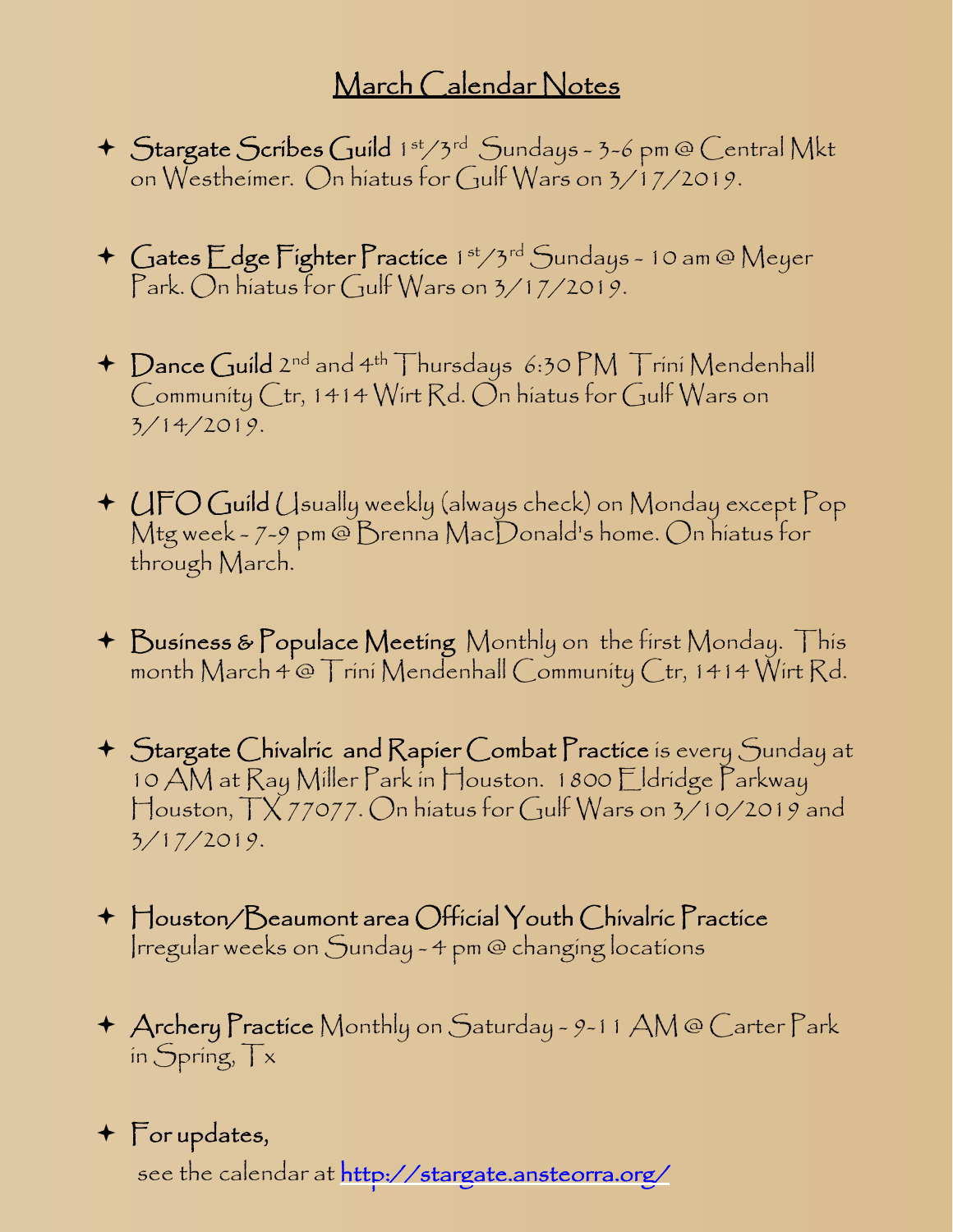# Stargate April Fvents Calendar

| <b>Sunday</b>                                                                                                                                                                               | <b>Monday</b>                                                                        | <b>Tuesday</b> | Wednesday    | <b>Thursday</b>    | <b>Friday</b>                                                                                                                                                             | <b>Saturday</b>                                                                        |
|---------------------------------------------------------------------------------------------------------------------------------------------------------------------------------------------|--------------------------------------------------------------------------------------|----------------|--------------|--------------------|---------------------------------------------------------------------------------------------------------------------------------------------------------------------------|----------------------------------------------------------------------------------------|
|                                                                                                                                                                                             | 1 Business &<br>Populace<br>Meeting at<br>Trini<br>Mendenhall<br>Community<br>Center | $\overline{2}$ | $\mathbf{3}$ | 4                  | 5. ELFSEA<br><b>DEFENDE</b><br>$\mathsf{R}$<br>Progress:<br>Crown                                                                                                         | 6. ELFSEA<br><b>DEFENDER</b>                                                           |
| 7. ELFSEA<br><b>DEFENDER</b><br>12 PM Stargate<br><b>Chivalric Practice</b><br>3 PM Scribal<br><b>Guild at Central</b><br>Market on<br>Westheimer<br>Gate's Edge<br><b>Fighter Practice</b> | 8.7p UFO                                                                             | 9              | 10           | 11. Dance<br>Guild | 12                                                                                                                                                                        | 13. SPRING<br><b>CORONATION</b><br>Progress:<br>Crown, Heirs                           |
| 14.12 PM<br>Stargate Chivalric<br>Practice                                                                                                                                                  | 15. 7p UFO                                                                           | 16             | 17           | 18                 | <b>Dies</b><br>19.<br>Festus<br>Inauguratio<br>Eximus<br>Loch<br>Soilleir And<br>Stargate<br>$Co-$<br>Baronial ---<br>------<br>Glaslyn<br>Defender<br>Of<br>The<br>Flame | 20. Dies Festus<br>Inauguratio Eximus<br>---------<br>Glaslyn Defender Of<br>The Flame |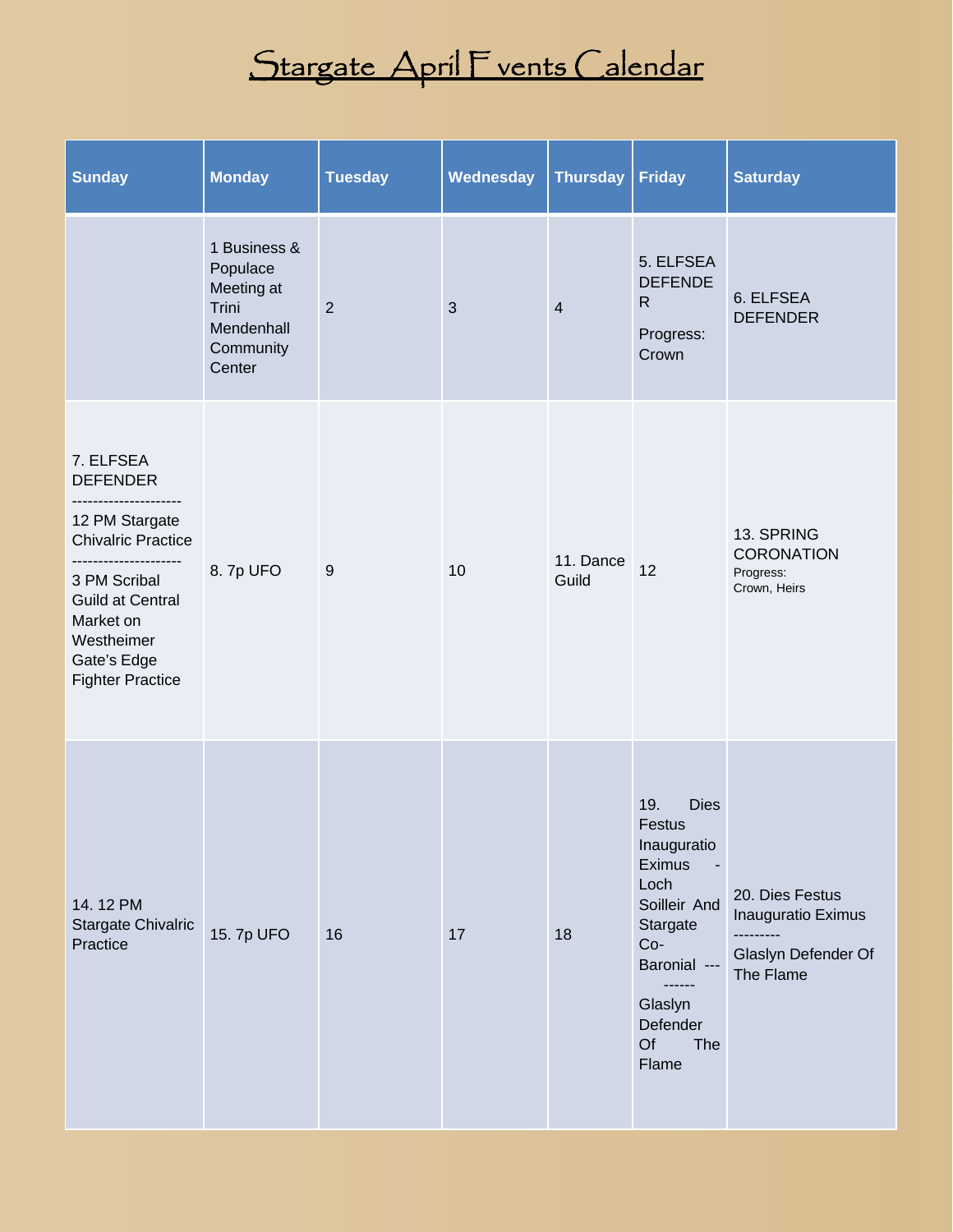# <u> Stargate April F vents (alendar</u> <u>(Continued)</u>

| 21. Dies Festus<br><b>Inauguratio</b><br><b>Eximus</b><br><b>Gate's Edge</b><br><b>Fighter Practice</b><br>---------<br><b>Glaslyn</b><br><b>Defender Of</b><br><b>The Flame</b><br><b>3 PM Scribal</b><br><b>Guild at Central</b><br><b>Market on</b><br><b>Westheimer</b><br>---------<br><b>12 PM Stargate</b><br><b>Chivalric</b><br><b>Practice</b> | <b>22. 7p UFO</b> | 23 | 24 | 25.<br><b>Dance</b><br><b>Guild</b> | 26.<br><b>Wiesenfe</b><br>uer<br><b>Baronial</b> | 27. Wiesenfeuer<br><b>Baronial</b><br><b>Archery</b><br>Practice, 9-<br><b>11AM at Carter</b><br>Park, 7221<br><b>Treaschwig Rd,</b><br><b>Spring, TX</b><br>77373, USA<br>(map)<br>more details» |
|----------------------------------------------------------------------------------------------------------------------------------------------------------------------------------------------------------------------------------------------------------------------------------------------------------------------------------------------------------|-------------------|----|----|-------------------------------------|--------------------------------------------------|---------------------------------------------------------------------------------------------------------------------------------------------------------------------------------------------------|
| 28.<br><b>WIESENFEUER</b><br><b>BARONIAL</b><br>12 PM Stargate<br>Chivalric<br>Practice<br>$9 - 11$ AM<br><b>Archery Practice</b>                                                                                                                                                                                                                        | 29. 7p UFO        | 30 |    |                                     |                                                  |                                                                                                                                                                                                   |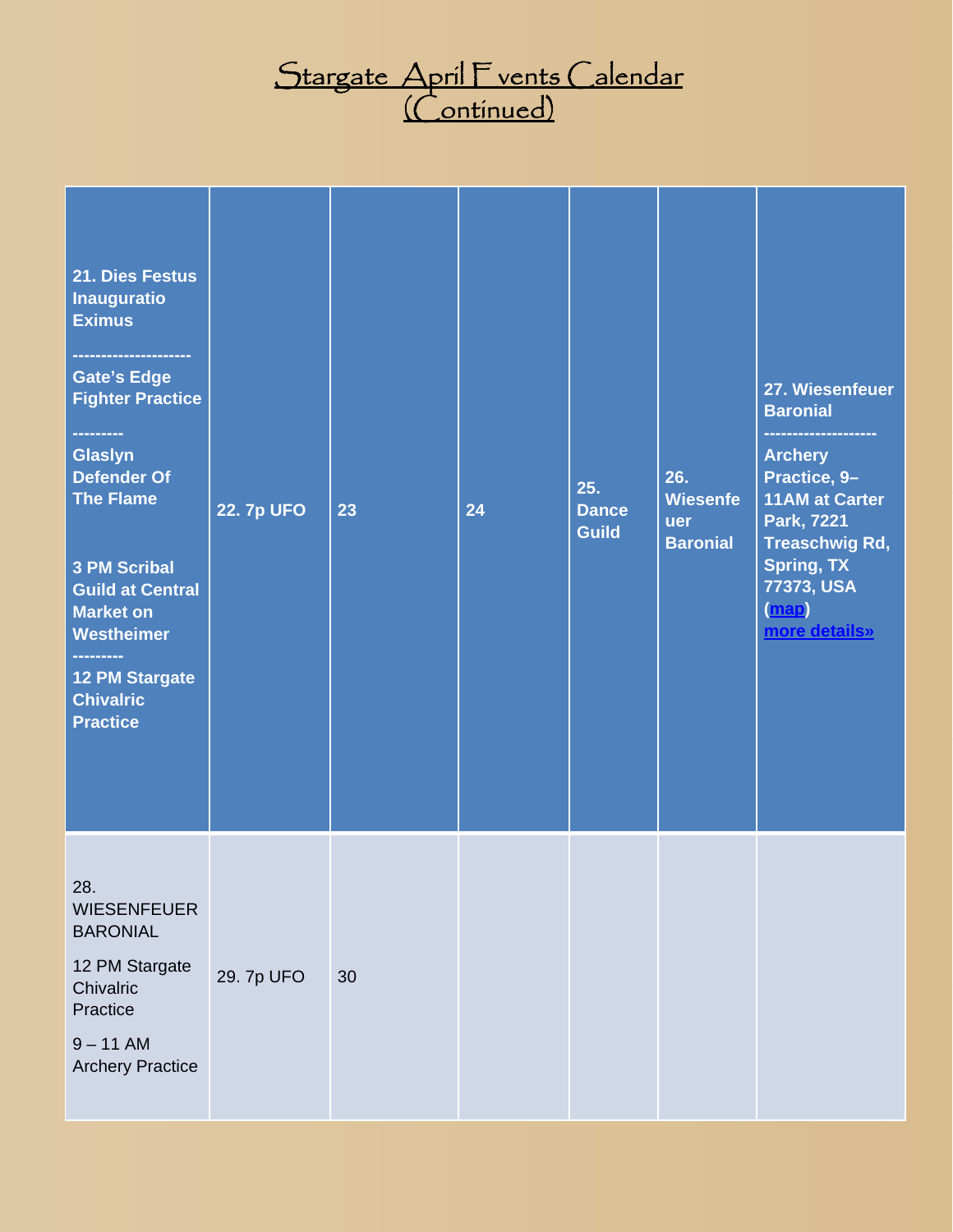The Baronies of Stargate and Loch Soilleir invite you to...

# **Dies Festus Inauguratio Eximius** Apríl 19-21, 2019



#### **Site Information:**

Dies Festus Inauguratio Eximius, roughly translates to festive or holy days dedicated to the gods, where choice, select, or high-quality persons receive their approval. This is our co-baronial event where the bravest and most skilled fighters, archers, fencers, and equestrians will compete to gain the favor and blessing of the gods. Our god and goddesses; Pluto (Baron Krag), Epona (Baroness Brenna), Minerva (Baroness Hennessey), and Diana (Baroness Sarra), will be testing our competitors and elevating the finest amongst them to the title of Hero. There will also be competitions Youth Chivalric and Rapier. Winners will receive treasures as well as the title and honor of Champion of the Loch!! In addition, there will be a non-champion Thrown Weapons tournament with a prize for the winner!

Site opens on Friday, April 19th, 5PM and closes on Sunday, April 21, 12 Noon. The site for the event is Joe Pedigo Park, 925 US 59 Bypass North in Livingston, TX 77351. From Houston, take Hwy 59 north to TX-146 and make a U-Turn The site will be on the southbound side of US-59 roughly a mile south of TX-146.



#### **At Gate Pricing:**

Adult Registration: \$17; Adult Member Discount Registration: \$12; Youth Registration (6-12): \$6; Child Registration (0-4): Free; \$36 Family max. \*\*\*Complimentary event registration will be offered to anyone 25 or under who provides a current student ID from an institute of higher learning along with proof of paid SCA membership\*\*\*

Feast \$8

Make checks payable to SCA Inc., Barony of Stargate.

Minors must be accompanied by a parent or legal guardian. They may also attend with a 21 year or older adult with a signed and notarized Minor Event Waiver Form from the parents. The site is Equestrian-friendly, negative Coggins required. No other animals allowed, except for Service Animals. This is a dry site.

#### **Event Steward:**

Lord Solmundr Mac an Ghabhann, Crotch Killer; MKA: Ryan DeaKyne Email: m0nzt4@gmail.com Co-Steward: Honorable Lady Ceara inghean mhic an Ghabhann MKA: Robyn Shelton Email: Robynrshelton@gmail.com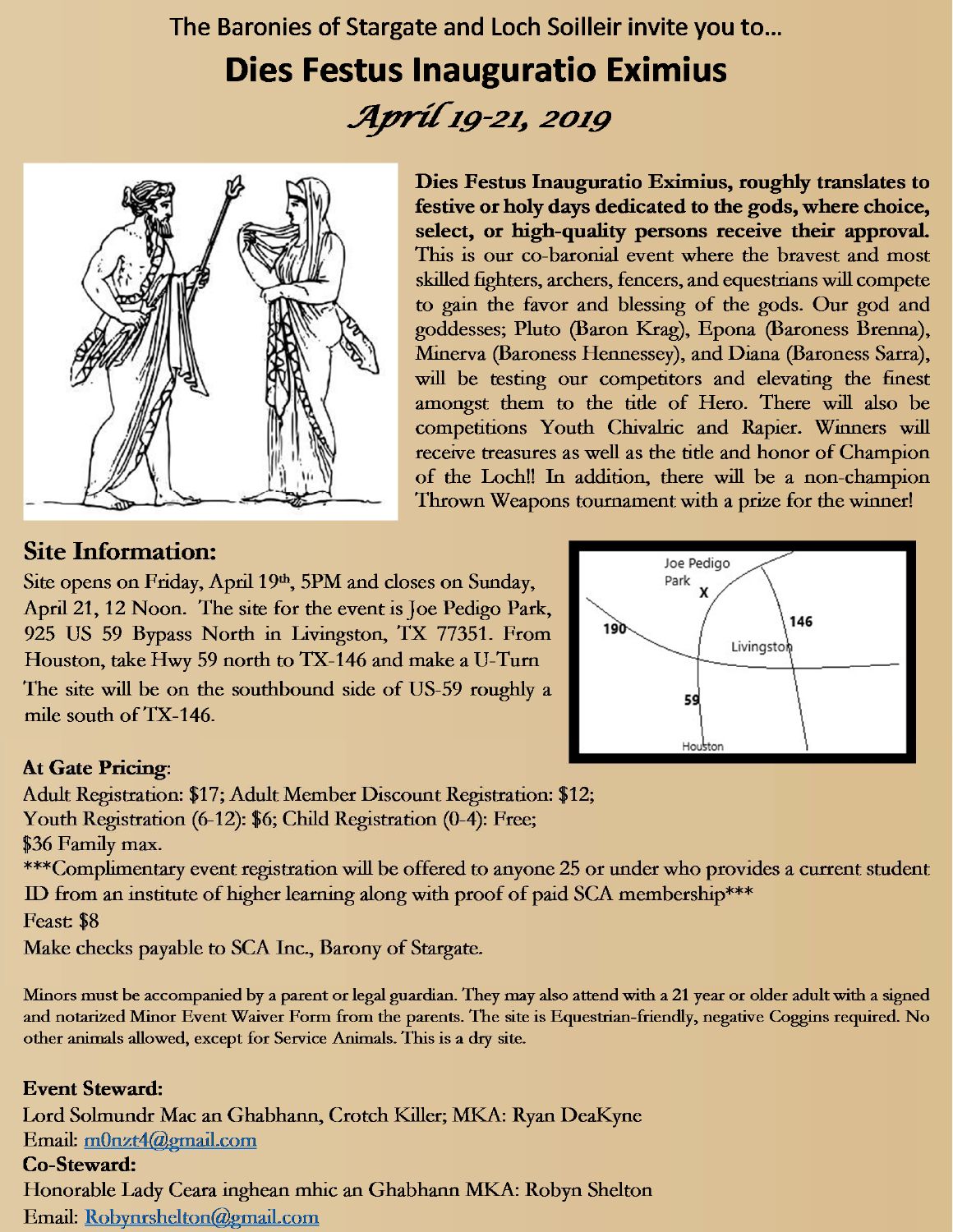# April Calendar Notes

- Stargate Scribes Guild 1st/3rd Sundays 3-6 pm @ Central Mkt on Westheimer
- + Gates Edge Fighter Practice 1st/3rd Sundays 10 am @ Meyer Park
- ← Dance Guild 2<sup>nd</sup> and 4<sup>th</sup> Thursdays 6:30 PM Trini Mendenhall Community Ctr, 1414 Wirt Rd.
- $\triangleq$  (JFO Guild (Jsually weekly (always check) on Monday except  $\Gamma$ op Mtg week - 7-9 pm @ Brenna MacDonald's home
- Business & Populace Meeting Monthly on the first Monday . This month, February 4, at Trini Mendenhall Civic center
- Stargate Chivalric and Rapier Combat Practice is every Sunday at 10 AM at Ray Miller Park in Houston. 1800 Eldridge Parkway Houston, TX 77077
- $\blacklozenge$  Houston/Beaumont area Official Youth Chivalric Practice Irregular weeks on Sunday - 4 pm @ changing locations
- $\triangle$  Archery Practice April 28, 9-11 am @ Carter Park in Spring,  $Tx$

### For updates,

see the calendar at http://stargate.ansteorra.org/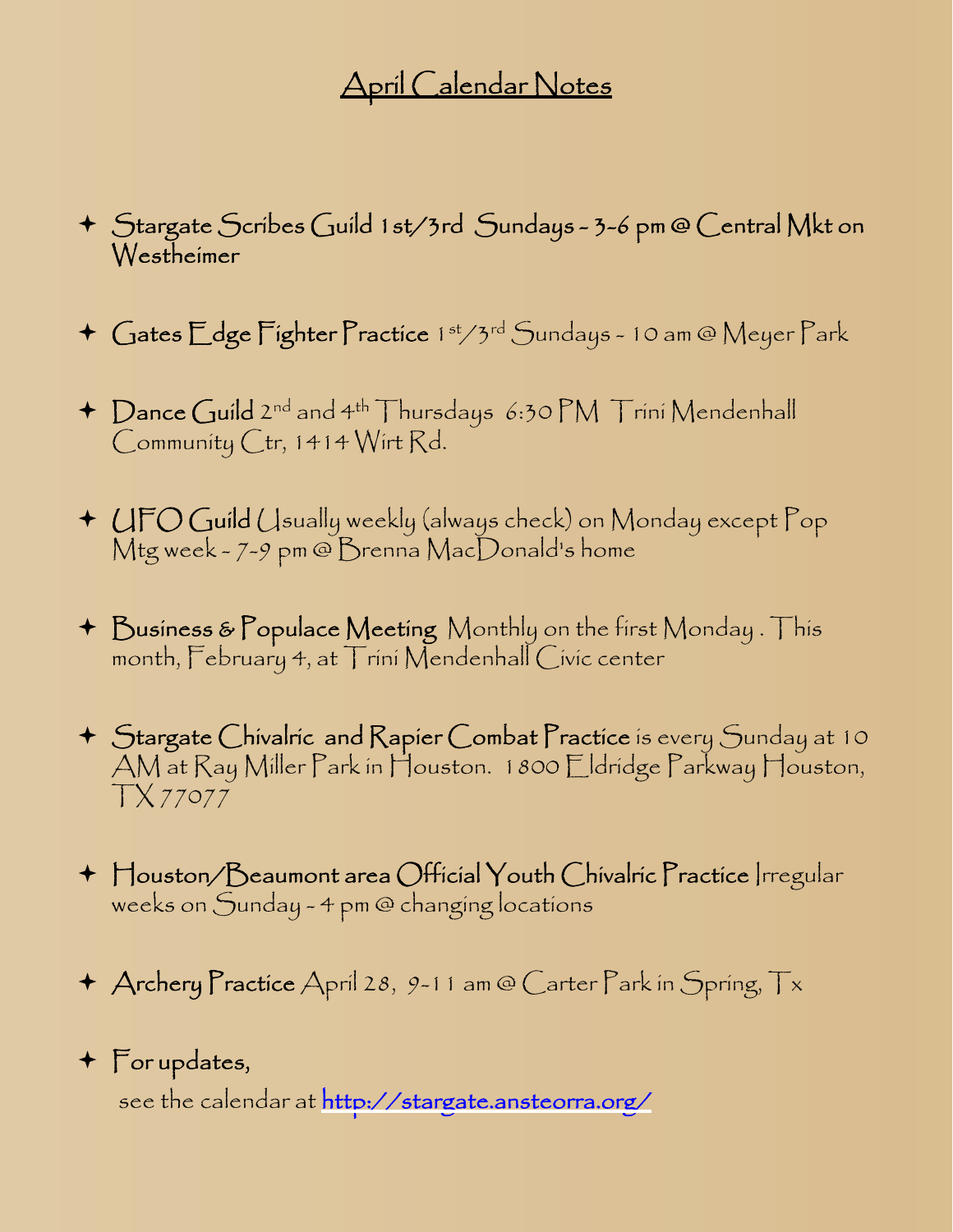# **Upcoming Fvents & Meetings**

Populace Meeting

Populace meeting during March will be held on March 4th, at Mendenhall Community Center 1414 Wirt Road, Houston, TX. We have a private room. Please check the lobby bulletin board. The February Meeting will be on February 4th.

# UFO Guild

HL Brenna MacDonald hosts UFO (Unfinished Objects) Guild at her home, every Monday night except the first Monday of the month (Populace), from 7pm to 9pm. Please send her a message for the address if you'd like to come. (On hiatus for March.)

#### Chivalric and Rapier Practices

Stargate's Chivalric fighter practice is on Sundays at 10 AM . Check the Barony's Facebook page for last-minute updates.

#### Gate's Edge Fighter Practice

Our neighbor to the north, the Shire of Gate's Edge, holds its fighter practice on the first and third Sunday of the month at Meyer Park in the Cypresswood section of Spring, Texas from 10 AM to 1 PM.

#### Archery Practice

Practice is held in 2018 at Carter Park. Check the Facebook page for possible 2018 dates.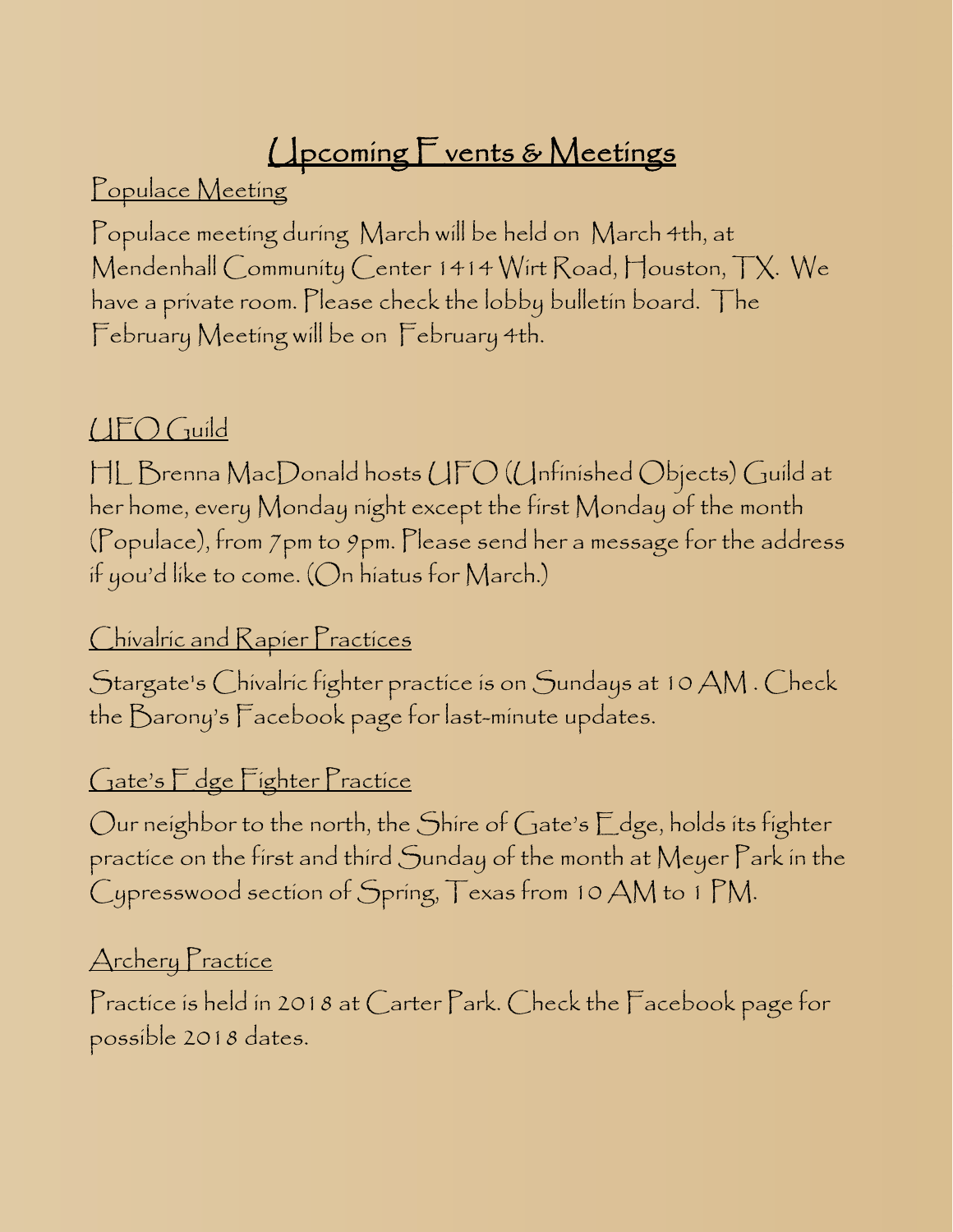# Guilds

### Unfinished Objects Guild

The UFO (Unfinished Objects) Guild may be held at the home of Lady Brenna MacDonald on any Monday night except the first Monday of the month (Populace), from 7pm to 9pm. Please send her a message for the address if you'd like to attend a  $U\Gamma O$  Guild meeting.

# Scribes Guild

Come learn the ancient and beautiful arts of calligraphy and illumination. The Stargate Scribes Guild is for learning the scribal arts, as well as to provide a service to the Barony and the Kingdom by creating award scrolls. The Guild meets the 1st,  $3$ rd and sometimes  $5$ th Sundays of the month from 3-6 pm.

The site is in the 2nd floor Community Room at the Central Market, 3815 Westheimer Rd (at Wesleyan Ave, inside Loop 610), Houston, TX 77027. Bring your paint supplies; some loaner items will be provided. All are welcome, newcomers and masters alike. Contact: Mistress Hillary Greenslade.

# Cooks Guild

We learn and practice the art and science of We usually meet on the first Thursday of each month. Medieval cookery. Each month we discuss a different topic or recipe. Please contact the Minister of Arts and Sciences for location.

# Bardic Guild

Bardic Guild is held irregularly. We sing, we visit, we tell tales, and sing some more! We trade info and discuss resources. . Please contact the Minister of Arts and Sciences for location and times.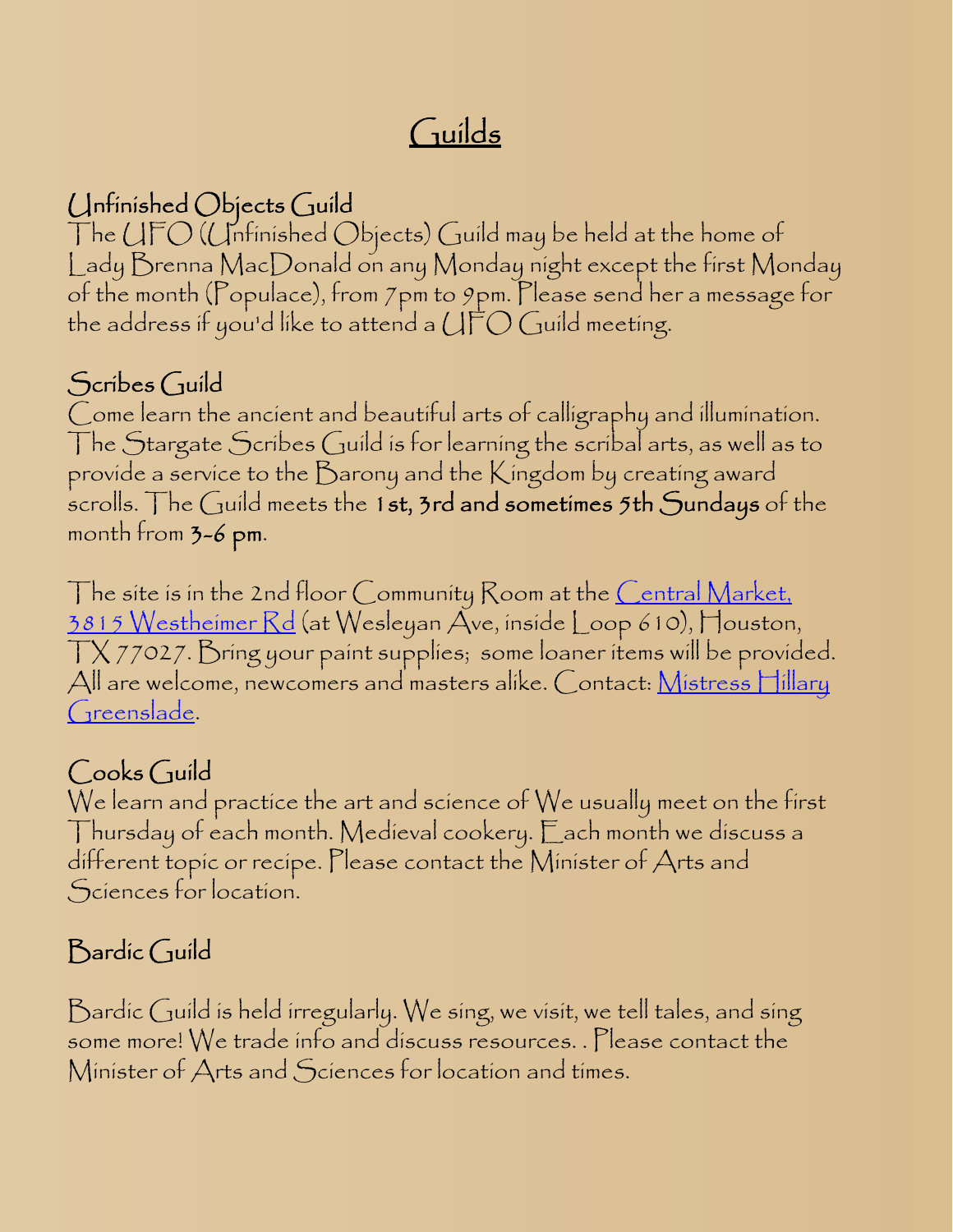# Of Special Note:

Applications are being accepted for the following office: Hospitaller. This position will be open until the end of April. Please send applications to the applicable Southern Regional officer, and cc Stargate's Baronesses and Seneschal (e-mails listed below).

# Make a Contribution to the Two Towers!

- $\blacklozenge\top$ he  $\top$ wo  $\top$ owers is the reference for members of the  $\mathcal B$ arony, but it also serves as a bit of Baronial history.
- Photographs If you have some photos to share, please send your contributions to the Stargate Chronicler, Baroness Elisena de Bayonne, at chronicler@stargate.ansteorra.org. The Chronicler would love to have all contributions. Please remember to send a release form. http://chronicler.ansteorra.org/library.html#forms
- Event Stories Let everyone hear your recollection of a great time or special occurrence at a Stargate event by putting it in our newsletter! http://chronicler.ansteorra.org/library.html#forms
- $\bigstar$  Word  $\Gamma$ ame  $\sqcap$  as someone you know done something worthy of bragging about? Publish it!
- Articles Care to share your expertise, or enlighten others on a subject you feel passionate about? Send your article along for publication along with the appropriate Publication Permission Form found on the Ansteorra website! http://chronicler.ansteorra.org/library.html#forms
- $+A$ rt Send your finest artwork along with the appropriate Publication Permission Form found on the Ansteorra website. http://chronicler.ansteorra.org/library.html#forms Or let us know if you would like to illustrate articles!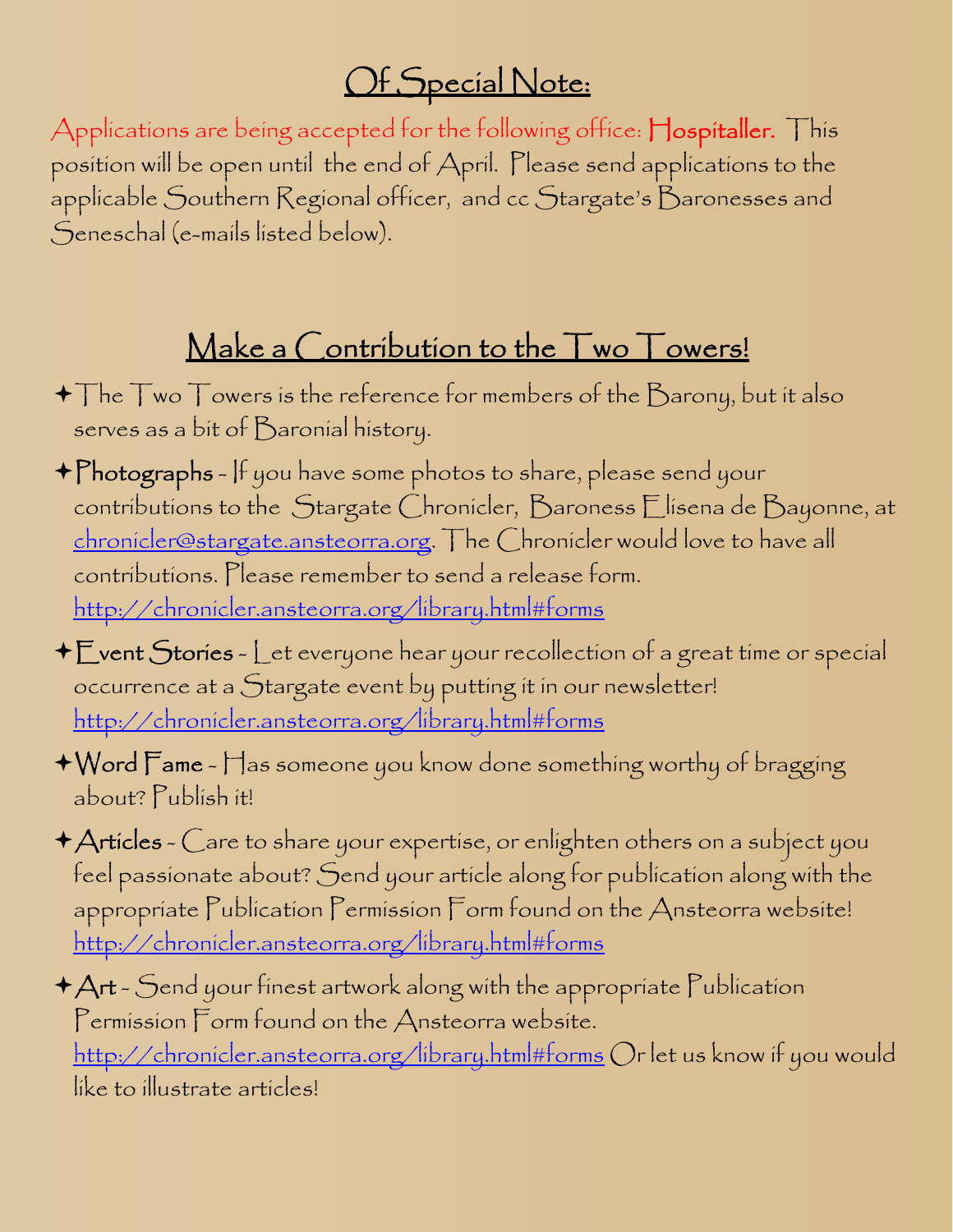

#### **Stargate Officers**

#### **Baroness and Baroness**

**Her Excellency** Brenna MacDonald Jennifer Dudley **Her Excellency** Sarra Asshton of York Sara Mast bandb AT stargate DOT ansteorra DOT org

# **Principal officers:**

**Seneschal**

Lady Talia di'Grazia di'Amadore Neisha Walker (970) 201-3558 seneschal AT stargate DOT ansteorra DOT org

#### **Exchequer**

HL Leofwine of Sumersaetum Wayne D. Law (281) 693-6441 exchequer AT stargate DOT ansteorra DOT org

#### **Chronicler**

Tenochcacuicatl Delmar Esteban Padilla (956) 975-6356 chronicler AT stargate DOT ansteorra DOT org

**Knight Marshal** Wombat marshal AT stargate DOT ansteorra DOT org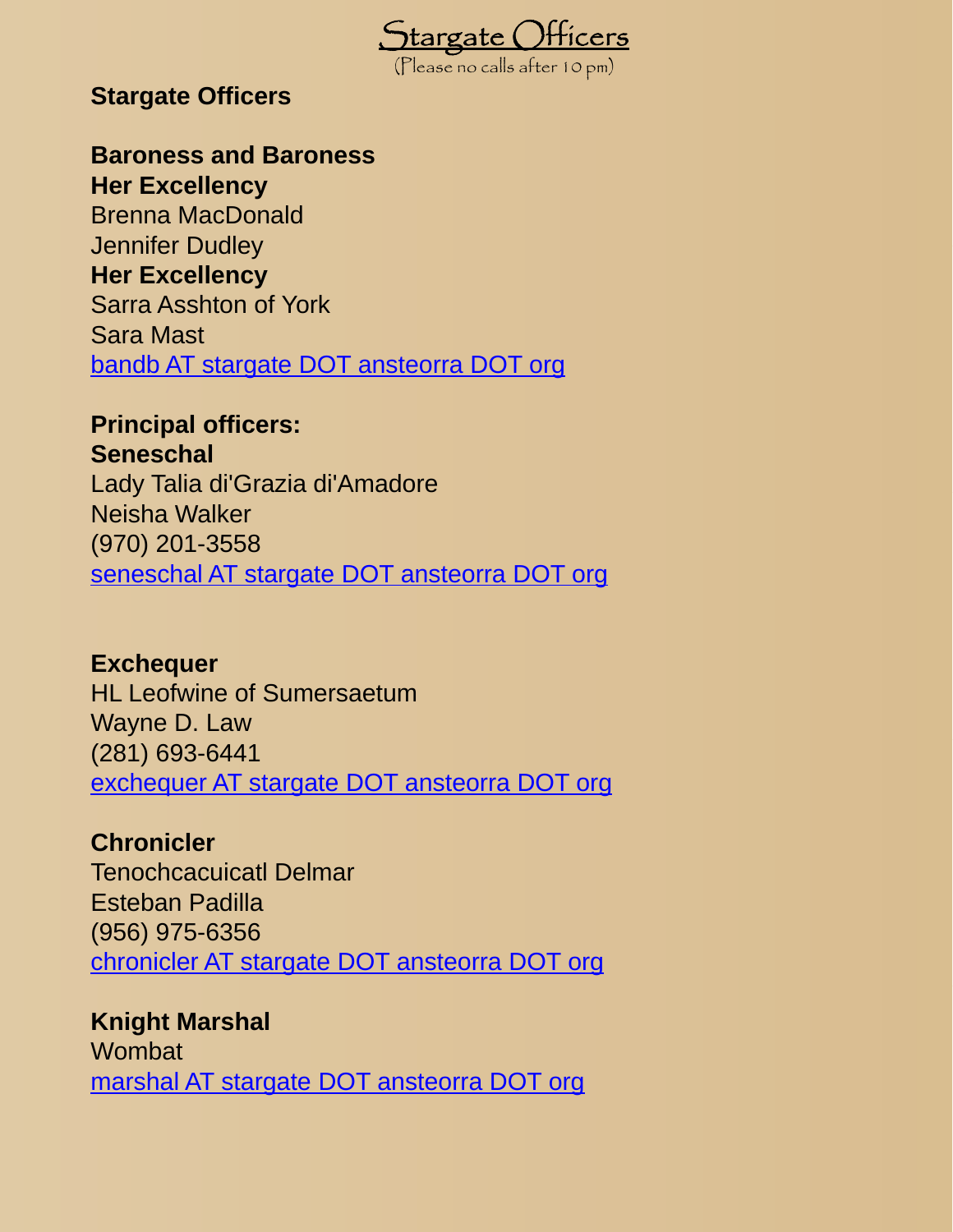#### **Minister of Arts & Sciences**

Asta Ingvarrsdottir moas AT stargate DOT ansteorra DOT org

**Herald (Sentinel Pursuivant)** Don Brian macCael herald AT stargate DOT ansteorra DOT org

**Team Hospitaler** Lady Ingrid Bjornsdottir (Open for applications) HL Ciarnat of Firethorn Kim Law hospitaler AT stargate DOT ansteorra DOT org

**Other officers: Rapier Marshal**  Charles Alexander (443) 425-9954 marshal AT stargate DOT ansteorra DOT org

**Minister of Children**  *Contact the Seneschal*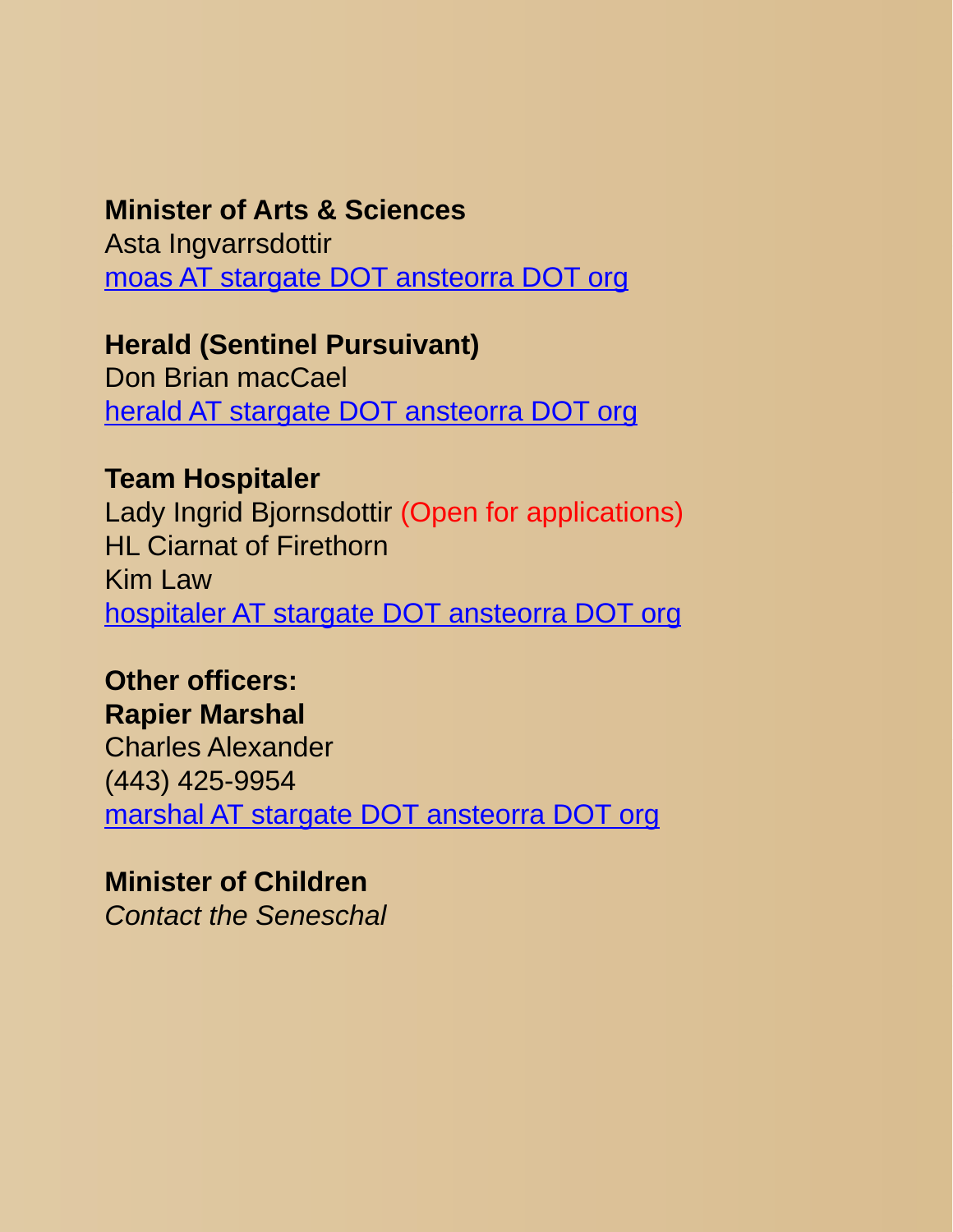#### **Chatelaine**

Lord Michael de Eryri Michael Dudley castellan AT stargate DOT ansteorra DOT org

#### **Historian**

HL Caitilin inghean Ronain ui **Chellaigh** Katherine C. Watson (713) 828-4014 katherin DOT watson AT att DOT net

#### **Scribe**

Mistress Hillary Greenslade Marsha Greene (281) 855-9447 Hillaryrg AT yahoo DOT com

#### **Webminister**

HL Brenna MacDonald Jennifer Dudley (832) 449-6228 webminister AT stargate DOT ansteorra DOT org